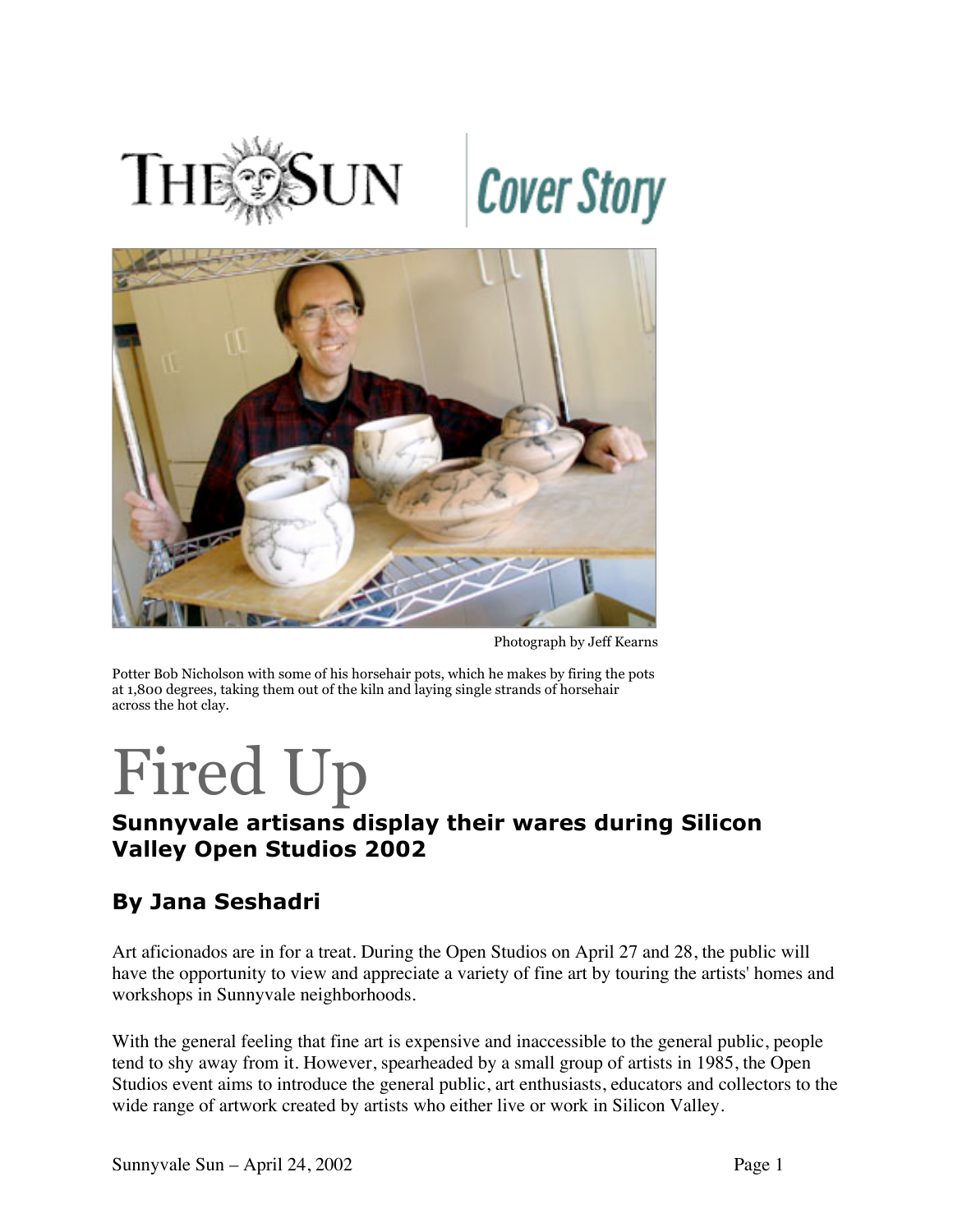"It's a tremendous opportunity to meet people face to face," said Bob Nicholson, a Sunnyvale artist who works with ceramics and pottery. "People love to learn more about what we do."

Specializing in southwestern motifs, Nicholson's pottery is comprised of smooth bowls and mugs in white or brown clay with either matte or glossy finish. Some of his pottery pieces have decorative painting on the outside, while some are strikingly plain and stark. Nicholson also uses the "horsehair," a Native American technique, which gives his pottery a unique design.

"The horsehair technique is extremely difficult because we have to work with the clay while it is glowing hot," he said.

Exercising great caution, he first removes the piece of pottery at 1,800 degrees Fahrenheit from his electric kiln, using gloves and tongs. Horsehairs are placed on the hot surface to form a random design, a matte or glossy glaze is added after it cools and then the piece is fired again at 2,600 degrees.

While Nicholson admits that one doesn't have complete control over clay because it is extremely hard to work with, his mastery of the art is evident in the symmetrical clay and ceramic creations he has displayed in his workshop. Nicholson said his ceramic pieces range in price from about \$5 to \$300.

Nicholson and his wife, Cindy Couling, are members of the Sunnyvale Artists' Cooperative, which is essentially a group of six friends--Nicholson, Couling, Linda Astill, Phyllis Lee, Liz King and Susan Worley--who get together in Nicholson's garage/workshop and create their artwork.

Besides creating art on the computer as a graphic designer, Couling paints whimsical designs and caricatures on self-created ceramic plates of different shapes to use as decorations--either as wall hangings or as display pieces. Using the line-o-block technique, Couling also makes handmade greeting cards and prints. The information about the cooperative is available on their Web site at www.couling.com/sac.

"We sell fun little pieces for as low as \$2 or \$3," Couling said.

Without having to account for overhead and gallery expenses, artists are able to price their work reasonably, which in turn makes art affordable for the public.

"There's only the registration fee that the artists have to pay," said Liz Kraft, member of the board of directors of Open Studios.

Paintings automatically come to mind when one thinks of fine art. Artist Nina Yang--a Sunnyvale resident for the past four years--uses oil paints to create images with great depth and feeling.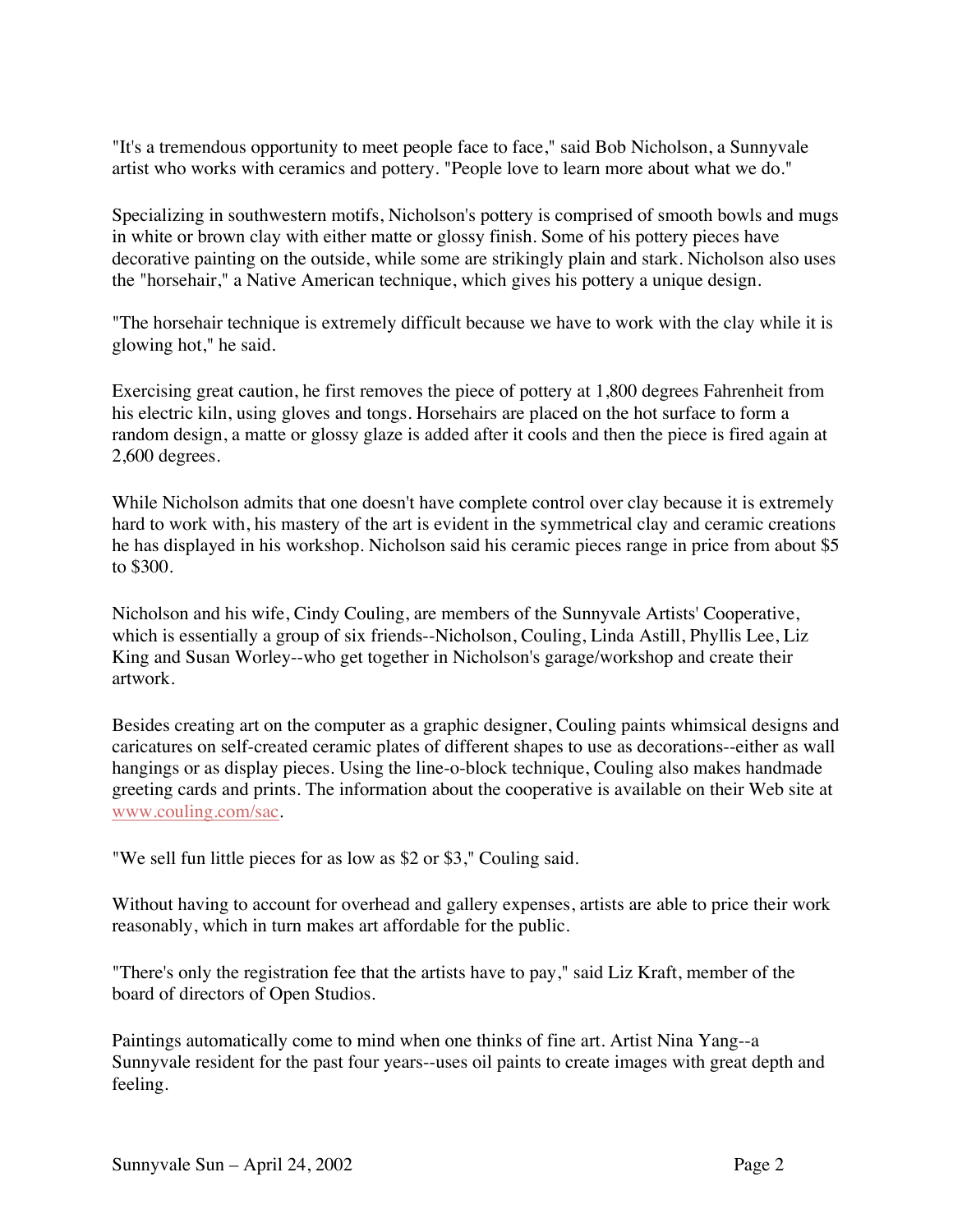Yang said she has two themes--flowers and galaxies. Her technique however, is not to paint each separately, but to combine the two.

"The way Nina paints a rose is much more profound," said Howell Hsiao, Yang's husband and business manager. "Her roses and galaxies are so similar."

With artistic expertise, Yang blends the never-ending space of the cosmic world with the beauty of a colorful flower. While keeping one part of her picture in sharp focus, Yang fuses the colors and shapes around it, thereby lending a three-dimensional effect to the painting.

Yang received her training at the Parsons School of Design in New York and the San Francisco Art Institute. Yang said she draws her inspiration from a lot of native California flowers, but uses flowers from all over the world in her paintings. Some of her work can be viewed on her website at www.ninayang.com.

On a different wavelength, artists like Remarque Loy are combining different skills and techniques to produce unique creations with mixed media. Besides being a graphic designer for the past 20 years, Loy said he has been painting all his life and loves photography. Combining his artistic skills and modern technology, Loy uses a technique he first employed four years ago- technoism.

"It's very unique," Loy said. "You don't see anything like it out there."

Loy explains hesitantly, for fear of revealing his trade secret. He said he first scans pictures or live objects--like flowers--into his computer. With the help of the heat transfer method, he then transfers the print onto wood or fabric, enlarges the print--sometimes up to 8 feet by 4 feet- applies glaze or varnish, and, finally, paints over it.

Loy works collaboratively with Dana Kawano to promote their combined effort at technoism.

"We've recently completed decorating a restaurant in San Mateo using Loy's technique," Kawano said.

Catering to the restaurant's requirements to reduce their sound and noise levels, Loy and Kawano created twenty 6 foot by 9 foot fabric scrolls to adorn their walls and window spaces.

Besides teaming up with Loy and displaying their work at Open Studios for the past three years, Kawano said she does sculpting in stone independently.

Loy's studio is located at 1002-A Wolfe Road in Sunnyvale, and he can be reached at 408.530.9562.